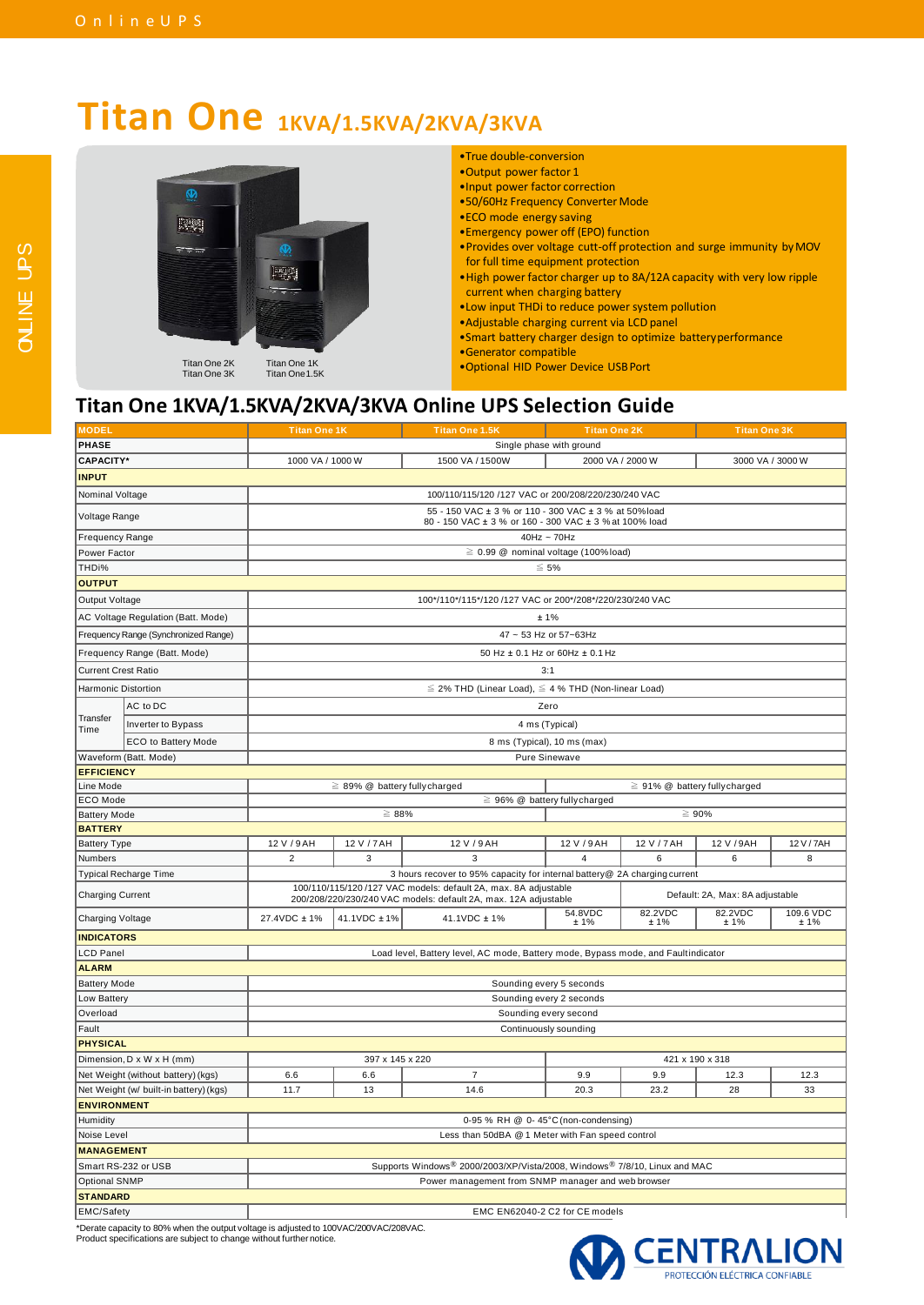## **Titan One Rack/Tower 1KVA/1.5KVA/2KVA/3KVA**



•True double-conversion

- •Output power factor 1
- •Output voltage regulation < 1%
- •50Hz/60Hz frequency converter mode
- •Programmable power management outlets
- •Hot swappable battery design
- •ECO mode energy saving
- •Provides over voltage cutt-off protection and surgeimmunity by MOV for full time equipment protection
- •High power factor charger upto 8A/12A capacity with very low ripple current when chargingbattery
- •Low input THDi to reduce power system pollution
- •Adjustable charging current via LCDpanel
- •Optional HID Power Device USBPort

### **Titan One 1KVA/1.5KVA/2KVA/3KVA Rack/TowerOnline UPS Selection Guide**

| <b>MODEL</b>                           |                                      | <b>Titan One RT1K</b>                                                                                                              |               | Titan One RT 1.5K             | <b>Titan One RT 2K</b>          |                  | <b>Titan One RT 3K</b> |  |
|----------------------------------------|--------------------------------------|------------------------------------------------------------------------------------------------------------------------------------|---------------|-------------------------------|---------------------------------|------------------|------------------------|--|
| <b>PHASE</b>                           |                                      |                                                                                                                                    |               | Single phase with ground      |                                 |                  |                        |  |
| CAPACITY*                              |                                      | 1000 VA / 1000 W                                                                                                                   |               | 1500 VA / 1500 W              |                                 | 2000 VA / 2000 W | 3000 VA / 3000W        |  |
| <b>INPUT</b>                           |                                      |                                                                                                                                    |               |                               |                                 |                  |                        |  |
| Nominal Voltage                        |                                      | 100/110/115/120/127 VAC or 200/208/220/230/240 VAC                                                                                 |               |                               |                                 |                  |                        |  |
| Voltage Range                          |                                      | 55-150 VAC ± 5% or 110-300 VAC ± 5% @ 50% load<br>80-150 VAC ± 5% or 160-300 VAC ± 5% @ 100% load                                  |               |                               |                                 |                  |                        |  |
| <b>Frequency Range</b>                 |                                      | 40 Hz ~ 70 Hz                                                                                                                      |               |                               |                                 |                  |                        |  |
| Power Factor                           |                                      | $\geq$ 0.99 @ nominal voltage (100% load)                                                                                          |               |                               |                                 |                  |                        |  |
|                                        | Harmonic Distortion(THDi)            | $\leq$ 5% @ nominal inputvoltage                                                                                                   |               |                               |                                 |                  |                        |  |
| <b>OUTPUT</b>                          |                                      |                                                                                                                                    |               |                               |                                 |                  |                        |  |
| Output Voltage                         |                                      | 100*/110*/115*/120/127 VAC or 200*/208*/220/230/240 VAC                                                                            |               |                               |                                 |                  |                        |  |
|                                        | AC Voltage Regulation (Batt. Mode)   | ±1%                                                                                                                                |               |                               |                                 |                  |                        |  |
|                                        | Frequency Range (Synchronized Range) | 57 ~ 63 Hz or 47 ~ 53 Hz                                                                                                           |               |                               |                                 |                  |                        |  |
|                                        | Frequency Range (Batt. Mode)         |                                                                                                                                    |               | 60Hz ± 0.1Hz or 50 Hz ± 0.1Hz |                                 |                  |                        |  |
| <b>Current Crest Ratio</b>             |                                      |                                                                                                                                    |               | $3:1$ (max.)                  |                                 |                  |                        |  |
| Harmonic Distortion                    |                                      | $\leq$ 2 % THD (Linear Load) ; $\leq$ 4 % THD (Non-linear Load)                                                                    |               |                               |                                 |                  |                        |  |
| Transfer                               | AC Mode to Batt. Mode                |                                                                                                                                    |               | Zero                          |                                 |                  |                        |  |
| Time                                   | Inverter to Bypass                   |                                                                                                                                    |               | 4 ms (Typical)                |                                 |                  |                        |  |
|                                        | Waveform (Batt. Mode)                |                                                                                                                                    |               | Pure Sinewave                 |                                 |                  |                        |  |
| <b>EFFICIENCY</b>                      |                                      |                                                                                                                                    |               |                               |                                 |                  |                        |  |
| AC Mode                                |                                      | $\geq$ 89% @ full charged battery<br>$\geq$ 91% @ full charged battery                                                             |               |                               |                                 |                  |                        |  |
| <b>ECO Mode</b>                        |                                      | $\geq 96\%$ @ full chargedbattery                                                                                                  |               |                               |                                 |                  |                        |  |
| <b>Battery Mode</b>                    |                                      | $\geq 88\%$<br>$\geq 90\%$                                                                                                         |               |                               |                                 |                  |                        |  |
| <b>BATTERY</b>                         |                                      |                                                                                                                                    |               |                               |                                 |                  |                        |  |
| <b>Battery Type</b>                    |                                      | 12 V / 9 Ah                                                                                                                        | 12 V / 7 Ah   | 12 V / 9 Ah                   | 12 V / 9 Ah                     | 12 V / 7 Ah      | 12 V / 9 Ah            |  |
| Numbers                                |                                      | $\mathfrak{p}$                                                                                                                     | 3             | 3                             | $\overline{\mathbf{4}}$         | 6                | 6                      |  |
|                                        | Typical Recharge Time                | 3 hours recover to 95% capacity for internal battery@ 2A charging current                                                          |               |                               |                                 |                  |                        |  |
| Charging Current                       |                                      | 100/110/115/120 /127 VAC models: default 2A, max. 8A adjustable<br>200/208/220/230/240 VAC models: default 2A, max. 12A adjustable |               |                               | Default: 2A, Max: 8A adjustable |                  |                        |  |
| Charging Voltage                       |                                      | 27.4 VDC ± 1%                                                                                                                      | 41.1 VDC ± 1% | 41.1 VDC ± 1%                 | 54.8 VDC ±1%                    | 82.1 VDC ±1%     | 82.1 VDC ±1%           |  |
| <b>INDICATORS</b>                      |                                      |                                                                                                                                    |               |                               |                                 |                  |                        |  |
| <b>LCD Display</b>                     |                                      | UPS status, Load level, Battery level, Input/Output voltage, Discharge timer, and Fault conditions                                 |               |                               |                                 |                  |                        |  |
| <b>ALARM</b>                           |                                      |                                                                                                                                    |               |                               |                                 |                  |                        |  |
| <b>Battery Mode</b>                    |                                      | Sounding every 5 seconds                                                                                                           |               |                               |                                 |                  |                        |  |
| Low Battery                            |                                      | Sounding every 2 seconds                                                                                                           |               |                               |                                 |                  |                        |  |
| Overload                               |                                      | Sounding every second                                                                                                              |               |                               |                                 |                  |                        |  |
| Fault                                  |                                      | Continuously sounding                                                                                                              |               |                               |                                 |                  |                        |  |
| <b>PHYSICAL</b>                        |                                      |                                                                                                                                    |               |                               |                                 |                  |                        |  |
| Dimension, DxW xH(mm)                  |                                      | 410 x 438 x 88                                                                                                                     |               | 410 x 438 x 88                | 510 x 438 x 88                  | 630 x 438 x 88   | 630 x 438 x 88         |  |
| Net Weight (without battery) (kgs)     |                                      | 6.6                                                                                                                                | 7.8           | 8.1                           | 9.4                             | 10.6             | 12.4                   |  |
| Net Weight (w/built-int battery) (kgs) |                                      | 11.6                                                                                                                               | 14.1          | 15.5                          | 19.5                            | 23.3             | 27.5                   |  |
| <b>ENVIRONMENT</b>                     |                                      |                                                                                                                                    |               |                               |                                 |                  |                        |  |
| Humidity                               |                                      | 0-95 % RH @ 0-45°C (non-condensing)                                                                                                |               |                               |                                 |                  |                        |  |
| Noise Level                            |                                      | Less than 50dB @ 1 Meter                                                                                                           |               |                               |                                 |                  |                        |  |
| <b>MANAGEMENT</b>                      |                                      |                                                                                                                                    |               |                               |                                 |                  |                        |  |
| Smart RS-232/USB                       |                                      | Supports Windows® 2000/2003/XP/Vista/2008/7/8/10, Linux and MAC                                                                    |               |                               |                                 |                  |                        |  |
| Optional SNMP                          |                                      | Power management from SNMP manager and web browser                                                                                 |               |                               |                                 |                  |                        |  |
| <b>STANDARD</b>                        |                                      |                                                                                                                                    |               |                               |                                 |                  |                        |  |
| EMC/safety                             |                                      | EMC EN62040-2 C2 for CE models                                                                                                     |               |                               |                                 |                  |                        |  |

\*Derate capacity to 80% when the output voltage is adjusted to 100VAC/200VAC/208VAC. Product specifications are subject to change without further notice

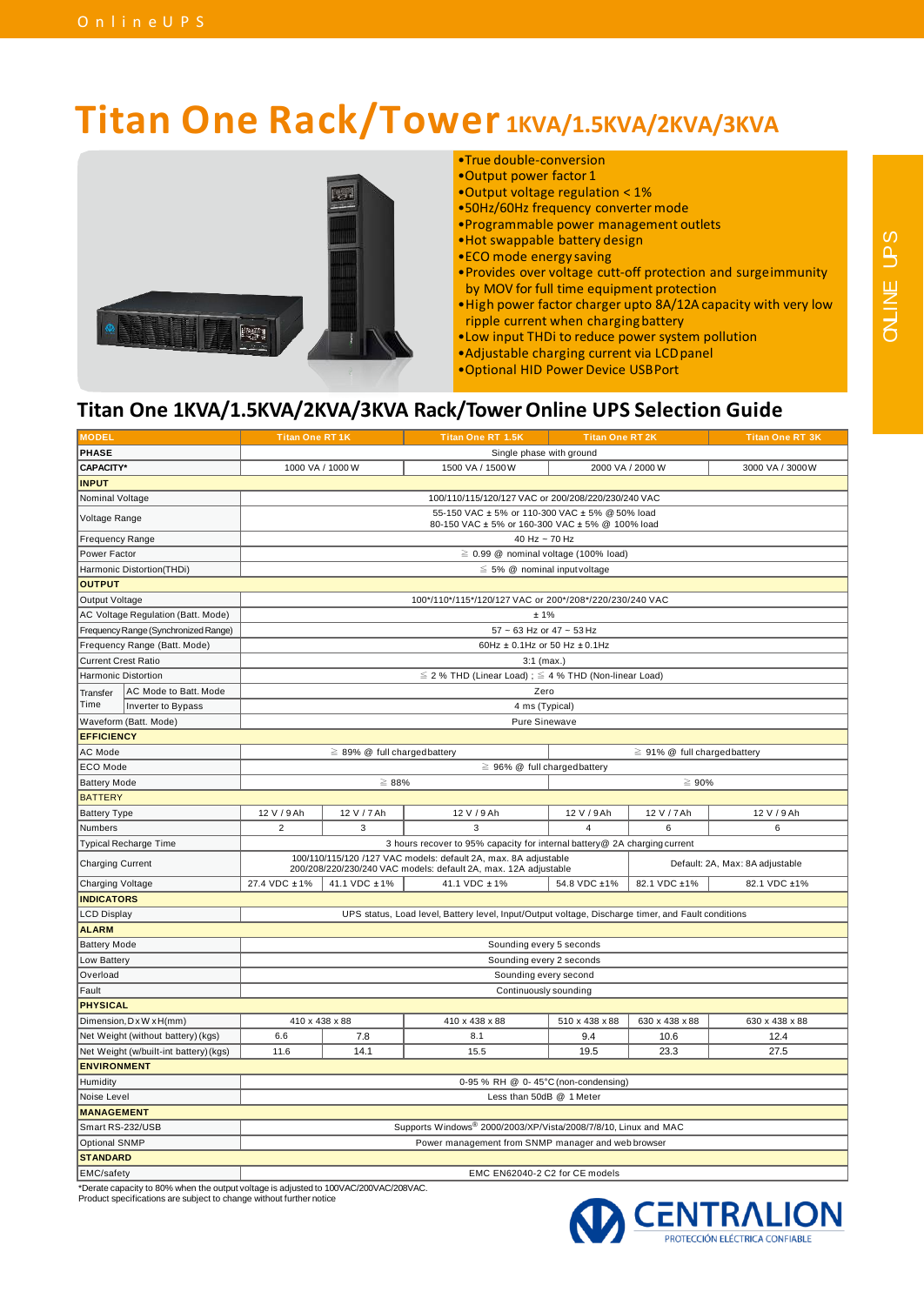## **Titan One6KVA/10KVA**

# OLINE UPS



•True double-conversion

- •DSP technology guarantees high performance
- •Output power factor1
- •High efficiency up to94%
- •50Hz/60Hz frequency convertermode
- •Emergency power off function (EPO)
- •Generator compatible
- •SNMP/USB/RS-232 communications
- •Adjustable battery numbers
- •Optional N+X parallel redundancy
- •Adjustable charging current via LCDpanel
- Titan One 6K/10K **•Supporting Hot Standby function**

### **Titan One Online UPS Selection Guide**

| <b>MODEL</b>                                                    |                                      | <b>Titan One 6K</b>                                                                                | <b>Titan One 10K</b> |  |  |  |
|-----------------------------------------------------------------|--------------------------------------|----------------------------------------------------------------------------------------------------|----------------------|--|--|--|
| PHASE                                                           |                                      | 1 phase in / 1 phase out                                                                           |                      |  |  |  |
| <b>CAPACITY</b>                                                 |                                      | 6000 VA / 6000 W                                                                                   | 10000 VA / 10000 W   |  |  |  |
| <b>INPUT</b>                                                    |                                      |                                                                                                    |                      |  |  |  |
| Nominal Voltage                                                 |                                      | 208/220/230/240 VAC                                                                                |                      |  |  |  |
| Voltage Range                                                   |                                      | 110~300VAC ± 3 % at 50% load; 176~300VAC ± 3 % at 100% load                                        |                      |  |  |  |
| Frequency Range                                                 |                                      | 46~54 Hz or 56~64 Hz                                                                               |                      |  |  |  |
| Phase                                                           |                                      | Single phase with ground                                                                           |                      |  |  |  |
| Power Factor                                                    |                                      | $\geq 0.99$ @ fullload                                                                             |                      |  |  |  |
| THDi                                                            |                                      | < 4% @100% Load                                                                                    |                      |  |  |  |
| <b>OUTPUT</b>                                                   |                                      |                                                                                                    |                      |  |  |  |
| Output Voltage                                                  |                                      | 208/220/230/240 VAC                                                                                |                      |  |  |  |
|                                                                 | AC Voltage Regulation (Batt. Mode)   | ±1%                                                                                                |                      |  |  |  |
|                                                                 | Frequency Range (Synchronized Range) | 46~54 Hz or 56~64 Hz                                                                               |                      |  |  |  |
|                                                                 | Frequency Range (Batt. Mode)         | 50 Hz ± 0.1 Hz or 60 Hz ± 0.1 Hz                                                                   |                      |  |  |  |
| <b>Current Crest Ratio</b>                                      |                                      |                                                                                                    |                      |  |  |  |
|                                                                 |                                      | $3:1$ (max.)                                                                                       |                      |  |  |  |
| <b>Harmonic Distortion</b>                                      |                                      | $\leq$ 1 % THD (Linear Load); $\leq$ 4 % THD (Non-linear Load)                                     |                      |  |  |  |
| Transfer<br>Time                                                | AC Mode to Batt. Mode                | Zero                                                                                               |                      |  |  |  |
|                                                                 | Inverter to Bypass                   | Zero                                                                                               |                      |  |  |  |
|                                                                 | Waveform (Batt. Mode)                | Pure Sinewave                                                                                      |                      |  |  |  |
| Overload                                                        | AC Mode                              | 100%~110% 10min; 110%~130%: 1min; >130%: 1sec                                                      |                      |  |  |  |
|                                                                 | <b>Battery Mode</b>                  | 100%~110%: 30sec; 110%~130%: 10sec; >130%: 1sec                                                    |                      |  |  |  |
| <b>EFFICIENCY</b>                                               |                                      |                                                                                                    |                      |  |  |  |
| AC Mode                                                         |                                      | 94%<br>91%                                                                                         |                      |  |  |  |
| <b>Battery Mode</b>                                             |                                      |                                                                                                    |                      |  |  |  |
| <b>BATTERY</b>                                                  |                                      | 12 V / 7 Ah                                                                                        | 12 V / 9 Ah          |  |  |  |
|                                                                 | <b>Battery Type</b><br>Numbers       |                                                                                                    |                      |  |  |  |
| Standard                                                        | <b>Typical Recharge Time</b>         | 16                                                                                                 |                      |  |  |  |
| Model                                                           | Charging Current (max.)              | 5 hours recover to 90% capacity<br>1.4A                                                            |                      |  |  |  |
|                                                                 | Charging Voltage                     | 218.4 VDC ± 1%                                                                                     |                      |  |  |  |
|                                                                 | <b>Battery Type</b>                  | Depending on applications                                                                          |                      |  |  |  |
| Long-run                                                        | Numbers                              | $16 - 20**$                                                                                        |                      |  |  |  |
| Model                                                           | Charging Current (max.)              | 4.0 A                                                                                              |                      |  |  |  |
|                                                                 | Charging Voltage                     | (13.65VDC x battery number) ± 1%                                                                   |                      |  |  |  |
| <b>INDICATORS</b>                                               |                                      |                                                                                                    |                      |  |  |  |
| <b>LCD Display</b>                                              |                                      | UPS status, Load level, Battery level, Input/Output voltage, Discharge timer, and Fault conditions |                      |  |  |  |
| <b>ALARM</b>                                                    |                                      |                                                                                                    |                      |  |  |  |
| <b>Battery Mode</b>                                             |                                      | Sounding every 4 seconds                                                                           |                      |  |  |  |
| Low Battery                                                     |                                      | Sounding every 2 seconds                                                                           |                      |  |  |  |
| Overload                                                        |                                      | Sounding twice every second                                                                        |                      |  |  |  |
| Fault                                                           |                                      | Continuously sounding                                                                              |                      |  |  |  |
| <b>PHYSICAL</b>                                                 |                                      |                                                                                                    |                      |  |  |  |
| Standard                                                        | Dimension, Dx W x H (mm)             | 369 x 190 x 688                                                                                    | 442 x 190 x 688      |  |  |  |
| Model                                                           | Net Weight (kgs)                     | 54                                                                                                 | 66                   |  |  |  |
| Long-run                                                        | Dimension, Dx W x H (mm)             | 369 x 190 x 318                                                                                    | 442 x 190 x 318      |  |  |  |
| Model                                                           | Net Weight (kgs)                     | 13                                                                                                 | 16                   |  |  |  |
| <b>ENVIRONMENT</b>                                              |                                      |                                                                                                    |                      |  |  |  |
| <b>Operating Humidity</b>                                       |                                      | 0-95 % RH @ 0-45°C (Non-condensing)                                                                |                      |  |  |  |
| Noise Level<br>Less than 50dB @1Meter<br>Less than 50dB @1Meter |                                      |                                                                                                    |                      |  |  |  |
| <b>MANAGEMENT</b>                                               |                                      |                                                                                                    |                      |  |  |  |
| Smart RS-232/USB                                                |                                      | Supports Windows® 2000/2003/XP/Vista/2008, Windows® 7/8/10, Linux and MAC                          |                      |  |  |  |
| Optional SNMP                                                   |                                      | Power management from SNMP manager and web browser                                                 |                      |  |  |  |

\* Derate capacity to 60% of capacity in CVCF mode and to 90% when the output voltage is adjusted to 208VAC or parallel system is operated.<br>\*\*Vhen using 16 pieces of batteries, the output power factor will be derated to 0.8